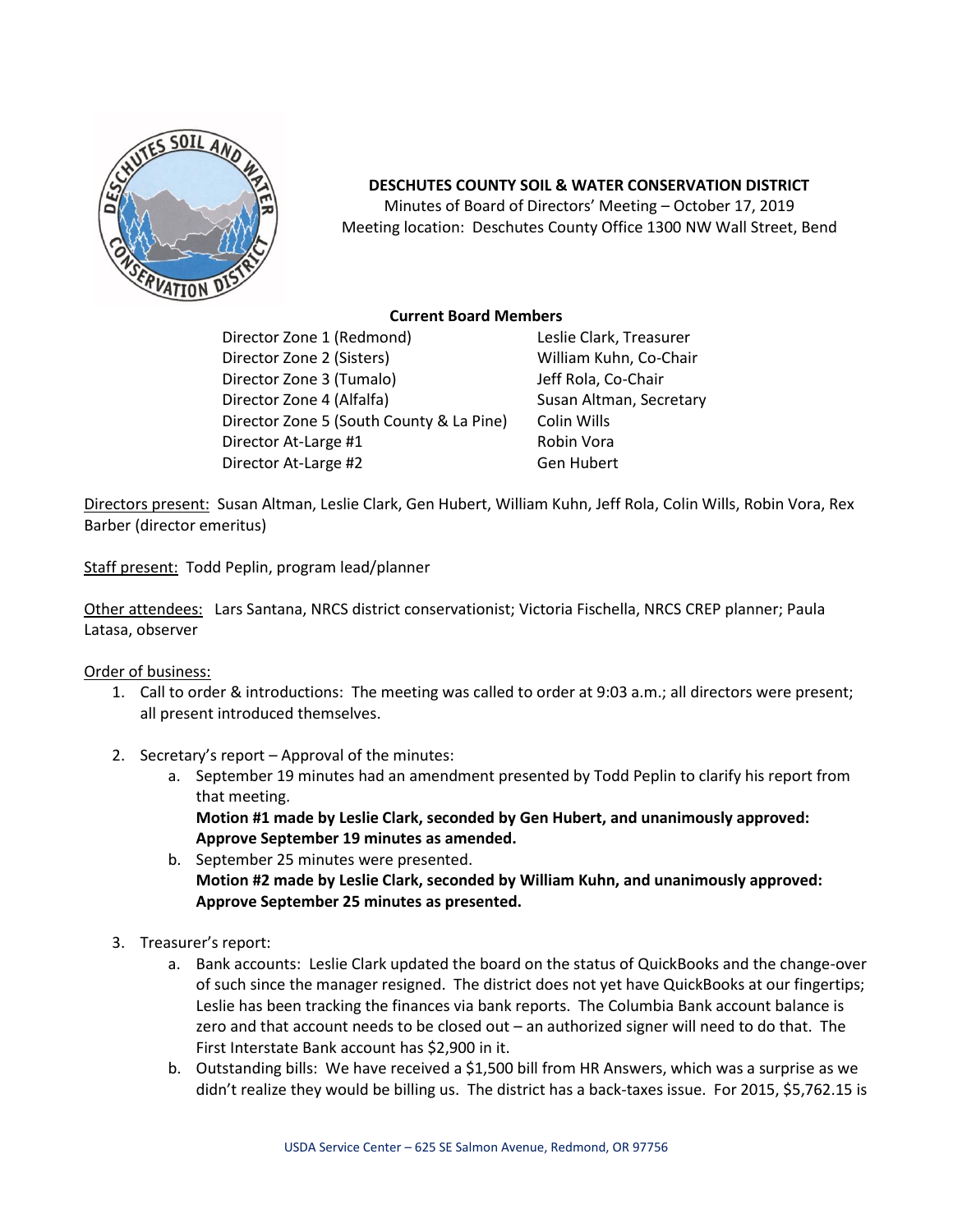owed in payroll taxes; for 2018, \$569.11 is owed, per a letter from the IRS. Leslie will need to talk to Jackie (bookkeeper) about these back taxes to see what documentation she has about what has been paid. She also needs to get the MacTec bill to Jackie. There's an SDIS outstanding bill for worker's comp.

- c. Manager: Jeff Rola has given Tammy Harty the information to sign up for COBRA. Tammy will need to pay the premiums through the district on a monthly basis.
- 4. Agency Reports / Public Comment:
	- a. Lars Santana said that there is a technical assistance grant through OWEB that the district has and needs to decide how to utilize – possibly for irrigation and water management with landowners. The 2020 fiscal year started on October 1; CIS is in place and will remain the same. Colin Wills asked what is the technical assistance money and is it on-farm? Lars said off-hand he's not sure how much is left. Todd Peplin said that the total amount was \$63,712 and we only spent \$3,500 of it.
	- b. Victoria Fischella introduced herself. She is new to NRCS and came from the Middle Deschutes Watershed. She handed out a brochure about the CREP – Conservation Reserve Enhancement Program. It is a state-federal partnership cost-share program to protect waterways. Funding is frozen at this time until national headquarters releases the money and she is supposed to hear from OWEB soon if the position is funded for the biennium.
	- c. Paula Latasa is interested in what the district is doing. She does biological consulting for land use, resource conservation, wildlife protection, and renewable energy.
- 5. District Operations:
	- a. Todd Peplin discussed the stakeholder grant for South Deschutes County and North Klamath County. ODF, OSU Extension, Project Wildfire, Central Oregon Cohesive Strategy Initiative, ODFW, NRCS, Deschutes County USFS, and Walker Range Fire Protection will all partner on this project. The goal is to amplify efforts in fuel reduction, forest health conservation, and wildlife protection through landowner engagement and increase private landowner participation so NRCS and USFS can be successful in their financial assistance programs. The project is to conduct three neighborhood forums in areas designated as high risk for fire. A neighborhood forum consist of seven workshops which will promote awareness and understanding of forest health and initiate landowners to conduct forest practices on their lands. Robin Vora asked what SWCD's role would be. Todd said we'd be the main coordinator providing outreach to landowners along with providing technical assistance. The project would help build capacity for the DSWCD in addressing forest-related issues in Deschutes County. Robin asked about bringing in ODOT because of wildlife; Todd said we will be working with the County on this project.
	- b. Jeff Rola had sent out his report previous to the meeting and reviewed the program and operational needs of the district and priorities thereof: cash flow, workload analysis, hiring vs. outsourcing vs. partnering to get the work done. Robin asked if anyone has gotten into QuickBooks enough to account for the grant funding. Jeff said that he needs to meet with Jackie to reconcile the grants. Tammy's name is on all the grants and that needs to change. There's a lot of administrative clean-up that needs to be done to understand cash flow, budgeting, and planning.
	- c. Jeff would like to have a development committee that focuses on partnerships and finding money; he asked the board to think about if they would like to serve on the board and it will be discussed at the next meeting.
	- d. The files that Tammy kept at home need to be moved to the district office. Todd said there is filing room and that there is a way to keep files under lock and key. He recommended putting documents digitally onto an external hard drive as well. Bill Kuhn and Susan Altman will work with Todd on a document retention plan.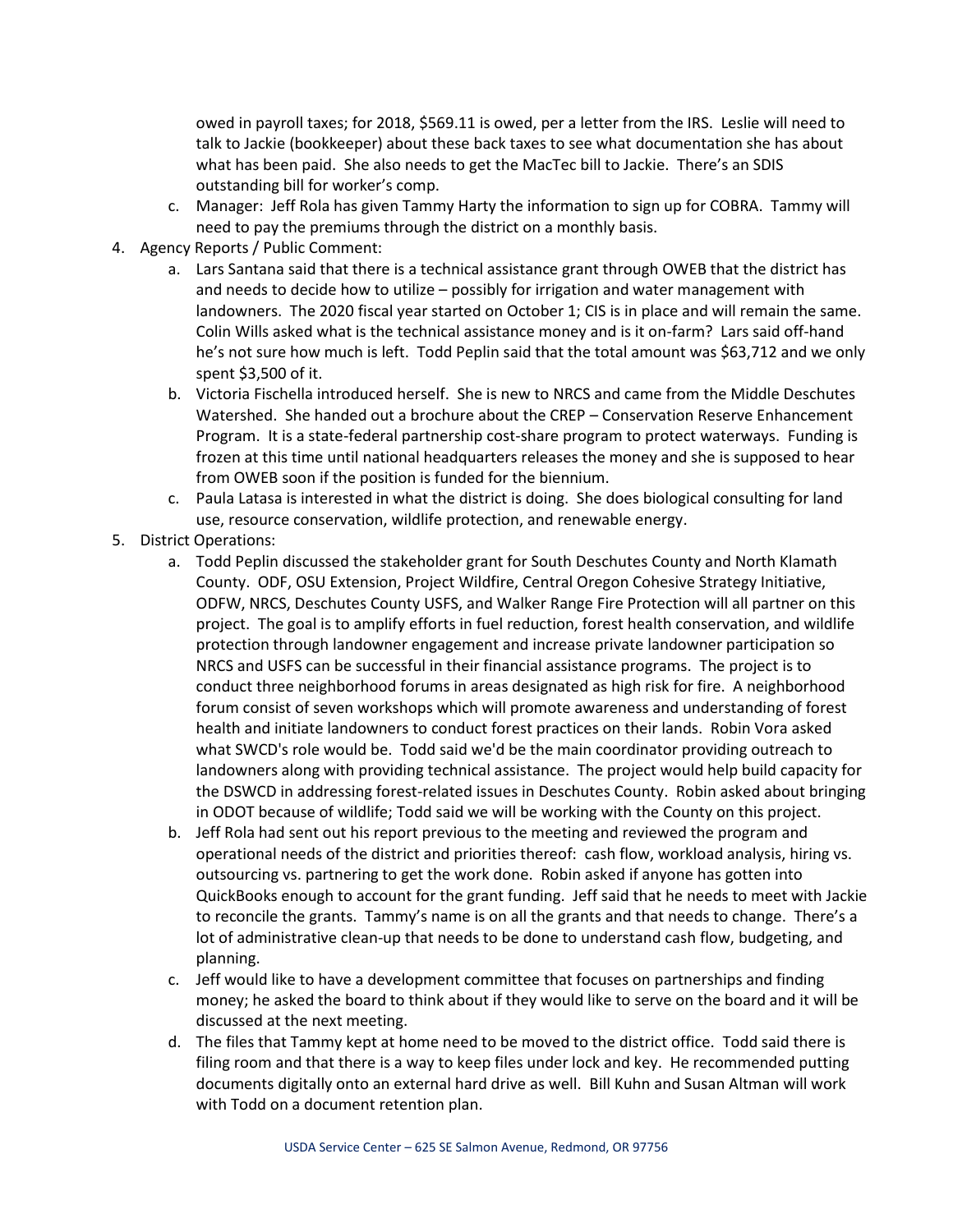- e. Leslie Clark brought up the bookkeeping issue and that we are working with a bookkeeper with whom we do not have a contract. At this point the bookkeeper is just balancing the checkbook and doing payroll. We need to transfer the files that she has onto a district computer and we need to have QuickBooks on that computer so we can read all of the data. The QuickBooks information will then need to go to our financial auditor and the audit needs to be submitted to the Secretary of State's office by the end of the year.
- f. Jeff and Todd will work on doing an inventory of district assets. The question remains what to do about Todd's cell phone service, as he used to be on Tammy's plan (which is paid through October). Todd has a district phone, he just needs district service.
- g. Jeff will talk to ODA about board communication guidelines.
- h. The next meeting will be at the NRCS office in Redmond.
- 6. Directors' reports:
	- a. William Kuhn thanked the board for their work and participation.
	- b. Robin Vora handed out copies of the Habitat Conservation Plan meeting brochure.
	- c. Leslie Clark had no report.
	- d. Colin Wills said Wickiup is 30,000 acre feet right now.
	- e. Susan Altman mentioned the Sage-grouse LIT meeting November 13<sup>th</sup>; she'll be attending on behalf of work and invited other board members to attend.
	- f. Gen Hubert said that the Deschutes River Conservancy board just finished justice, equity, diversity, and inclusion training and suggested it might be something for the DSWCD to do. A lot of foundations require it for grant funding. Might it be something the SDAO would offer at a meeting? Jeff will look into it.
	- g. Rex Barber went to a Deschutes River Collaborative meeting.
	- h. Jeff Rola will be going to the OACD annual convention at Eagle Crest November 6 & 7 where Todd & Jeff will do a presentation. Todd said there's also a DEQ information session on 10/22 at the Bend Parks & Rec office.

The next board meeting will be on November 21, 2019 from 9 to 11 a.m. at the NRCS office in Redmond.

There being no further business, the meeting was adjourned at 11:46 a.m.

\_\_\_\_\_\_\_\_\_\_\_\_\_\_\_\_\_\_\_\_\_\_\_\_\_\_\_\_\_\_

Susan Altman, Secretary